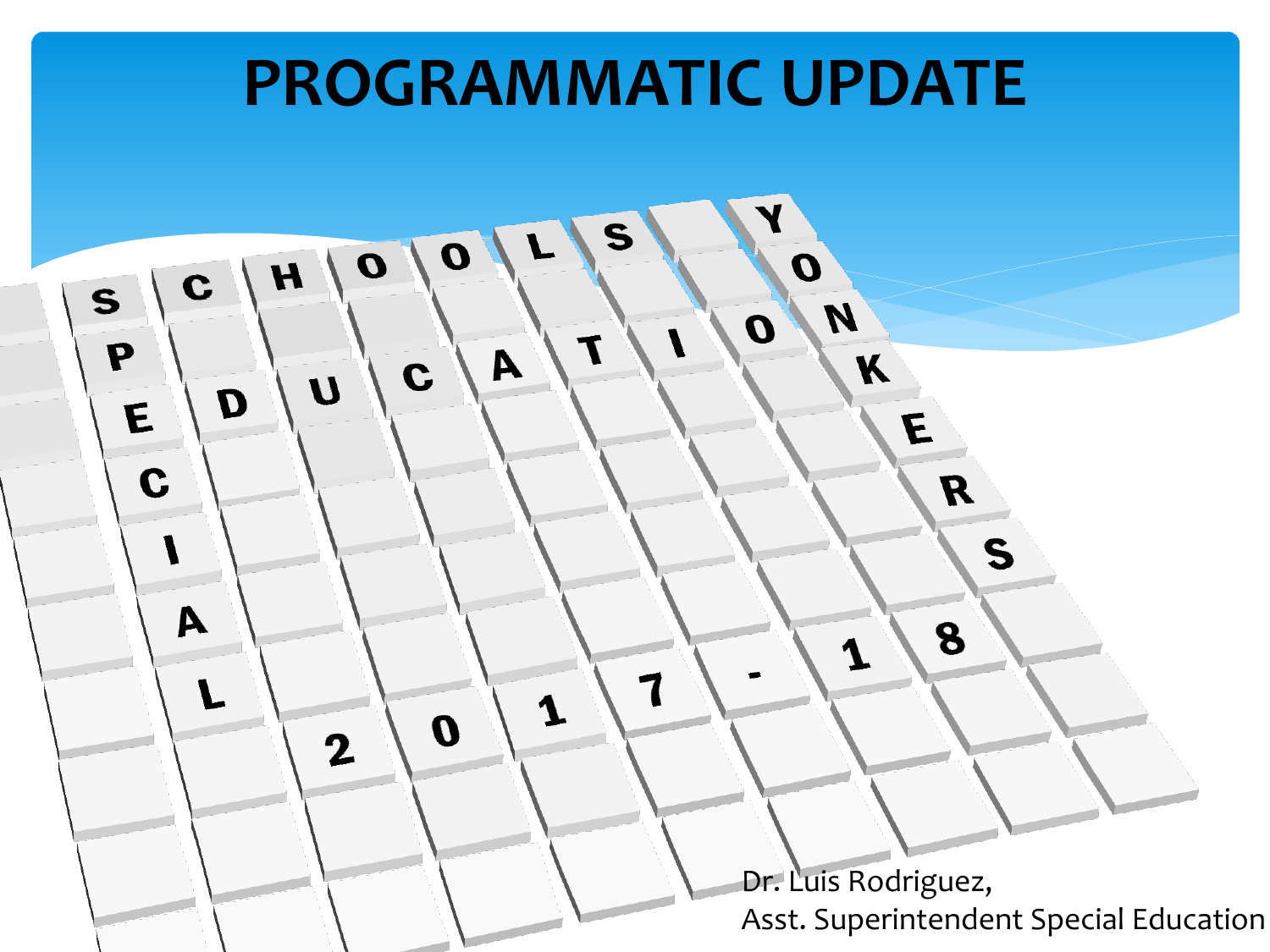# Yonkers Public Schools Special Education & Pupil Support Services Department

### **Statistics**

- Number of In-District school age SWDs: 4,954
- Number of pre-school SWDs: 673
	- \* Sub-Total 5,627 Section 504 Plans 173
	- Expedited Psychiatric Evaluations 225/Yr. Est.
	- Child Abuse/Neglect Reports 420/Yr. Est.
	- Suicide Prevention Interventions 120/Yr. Est.
	- School Nursing Visits Completed 292,000/Yr. Est.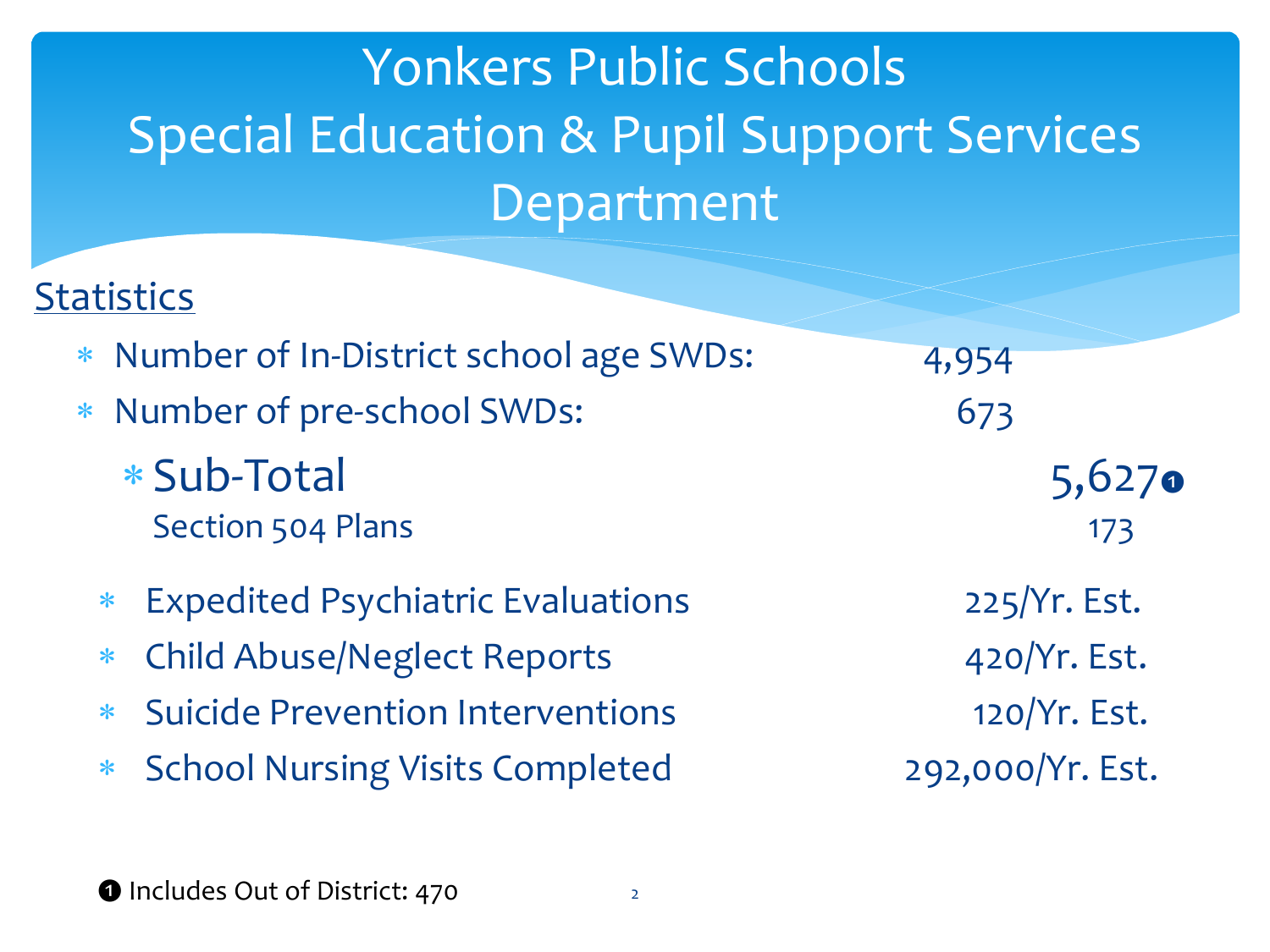### Yonkers Public Schools Special Education Selected Disabilities

| <b>Classification</b>                  |     | <b>Ages 4-11</b> | <b>Ages 12-21</b> |     | <b>Totals</b><br>$a$ /o 3/14/18 |     | <b>Totals</b><br>2016/17 | <b>Totals</b><br>2015/16 |
|----------------------------------------|-----|------------------|-------------------|-----|---------------------------------|-----|--------------------------|--------------------------|
|                                        | No. | %                | No.               | %   | No.                             | %   | No.                      | No.                      |
| Learning<br><b>Disabled</b>            | 340 | 12%              | 1,319             | 46% | 1,659                           | 29% | 1,635                    | 1,716                    |
| Speech and<br>Language                 | 969 | 35%              | 437               | 15% | 1,406                           | 25% | 1,219                    | 1,716                    |
| <b>Other Health</b><br>Impairment      | 472 | 17%              | 450               | 16% | 922                             | 16% | 845                      | 819                      |
| Emotional<br><b>Disability</b>         | 82  | 3%               | 259               | 9%  | 341                             | 6%  | 323                      | 336                      |
| Autism<br>Spectrum                     | 158 | 6%               | 176               | 6%  | 334                             | 6%  | 303                      | 269                      |
| <b>Mulitple</b><br><b>Disablilites</b> | 43  | 2%               | 95                | 3%  | 138                             | 2%  | 131                      | 131                      |
| Intellectual<br>Disability             | 23  | 1%               | 70                | 2%  | 93                              | 2%  | 91                       | 81                       |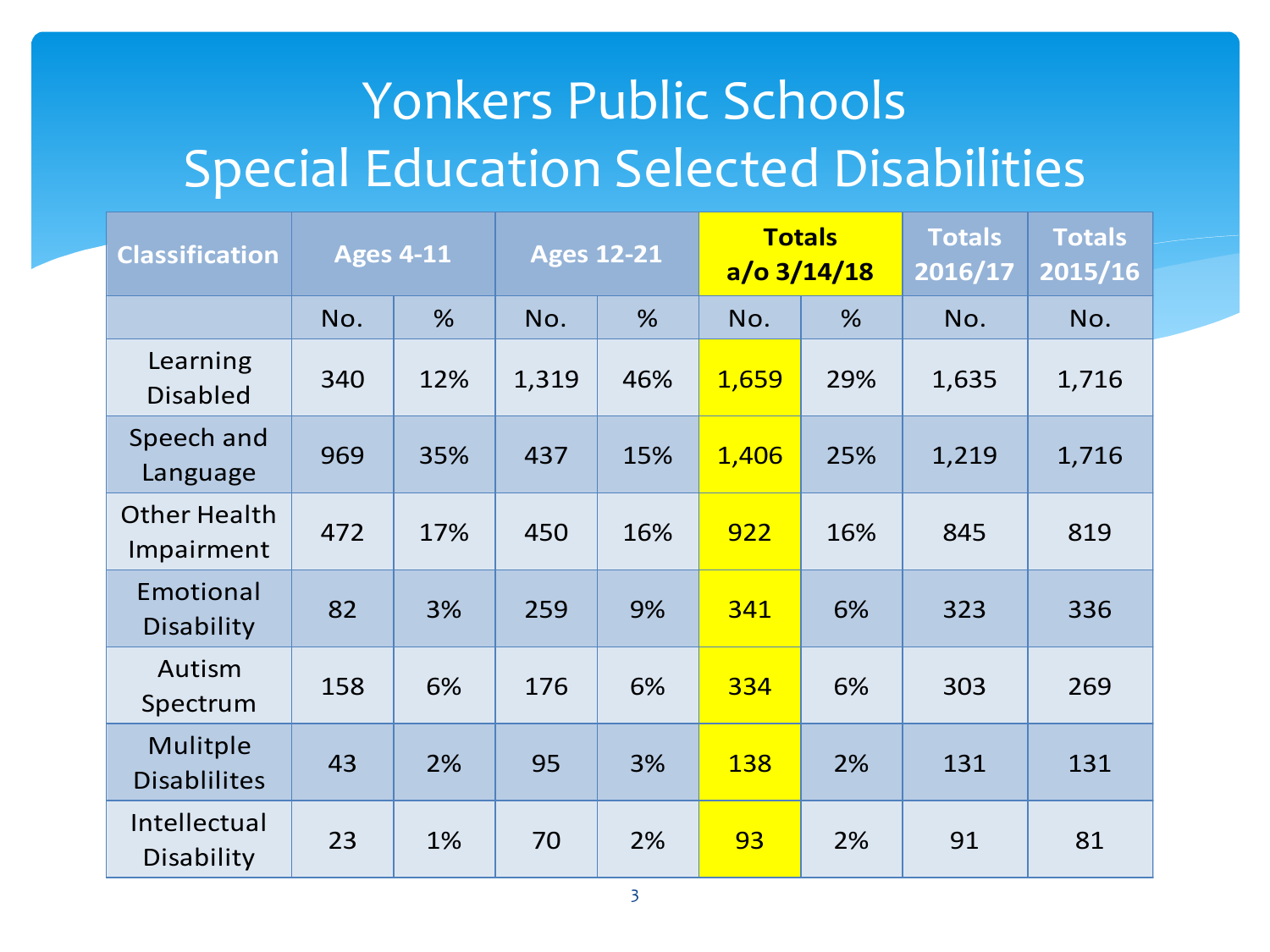### *VARIANCES*

- \* Reduction of variances filed with the NYSED to exceed regulatory class size limits has been prioritized
- Significant progress has been achieved, as table reflects
- September through the end of January, summarizes success in reducing exceptions over the last few years

| <b>School Year</b> | <b>Variances</b> |
|--------------------|------------------|
| $2015 - 16$        | 176              |
| $2016 - 17$        | 151              |
| $2017 - 18$        | 68               |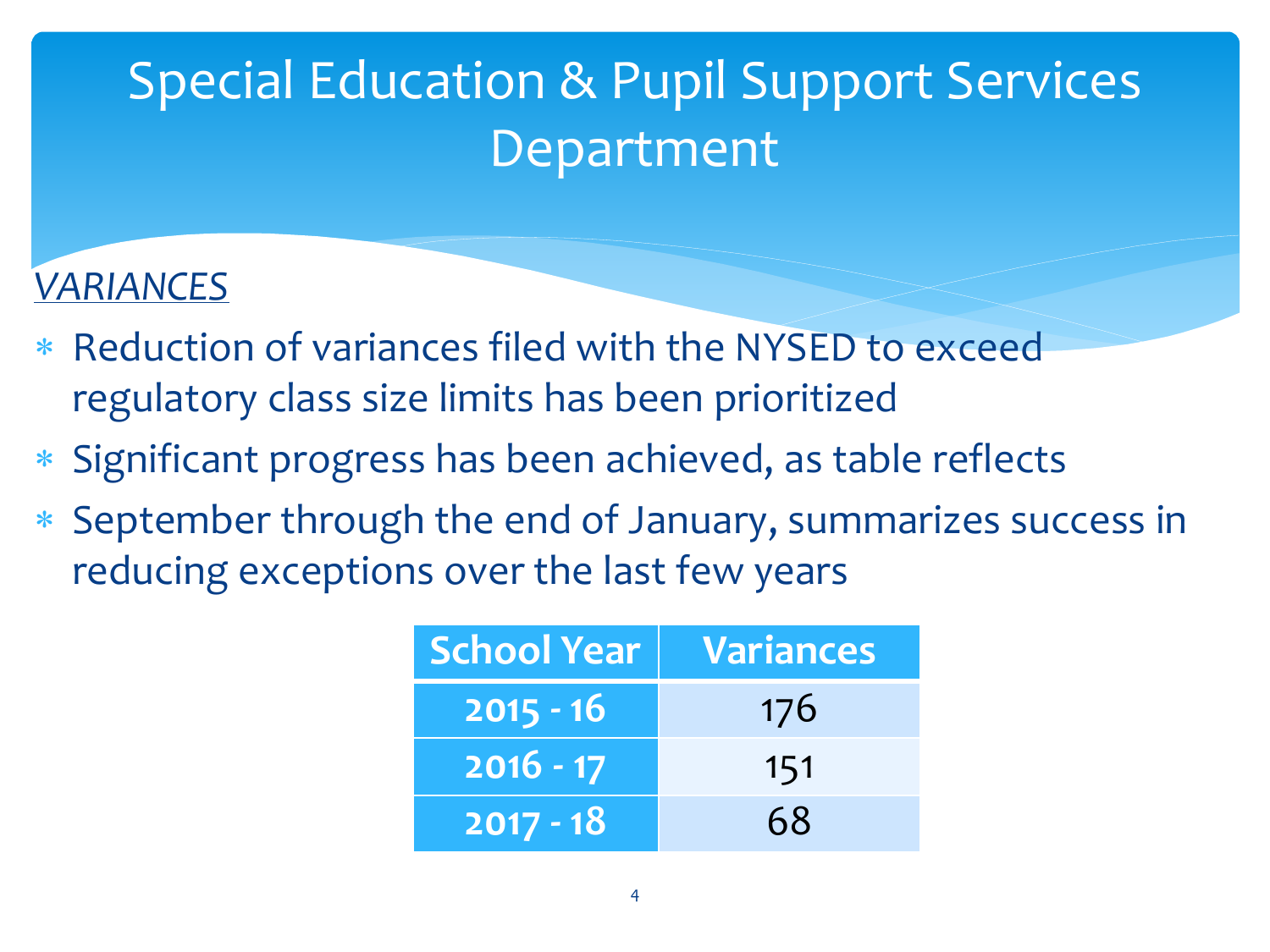### Special Education & Pupil Support Services INDICATOR 8 RESULTS – GOVERNOR'S SPP

Governor's State Performance Plan, special education programs periodically reviewed based on indicators

- Indicator 8 involves a parent survey developed and scored by Potsdam Institute for Applied Research
- For YPS, 1,500 survey instruments mailed to parents of SWDs

5

- Minimal required YPS parent response level for survey: 88
- \* YPS actual response level: 119 NYS Performance Target: 94%

Changes with each administration of survey

| <b>District</b> | <b>Positive Response</b> |  |  |
|-----------------|--------------------------|--|--|
| <b>Buffalo</b>  | 79.4%                    |  |  |
| Yonkers         | 82.9%                    |  |  |
| <b>NYC</b>      | 83.9%                    |  |  |
| Utica           | 84.5%                    |  |  |
| Rochester       | 84.7%                    |  |  |
| Syracuse        | 96.8%                    |  |  |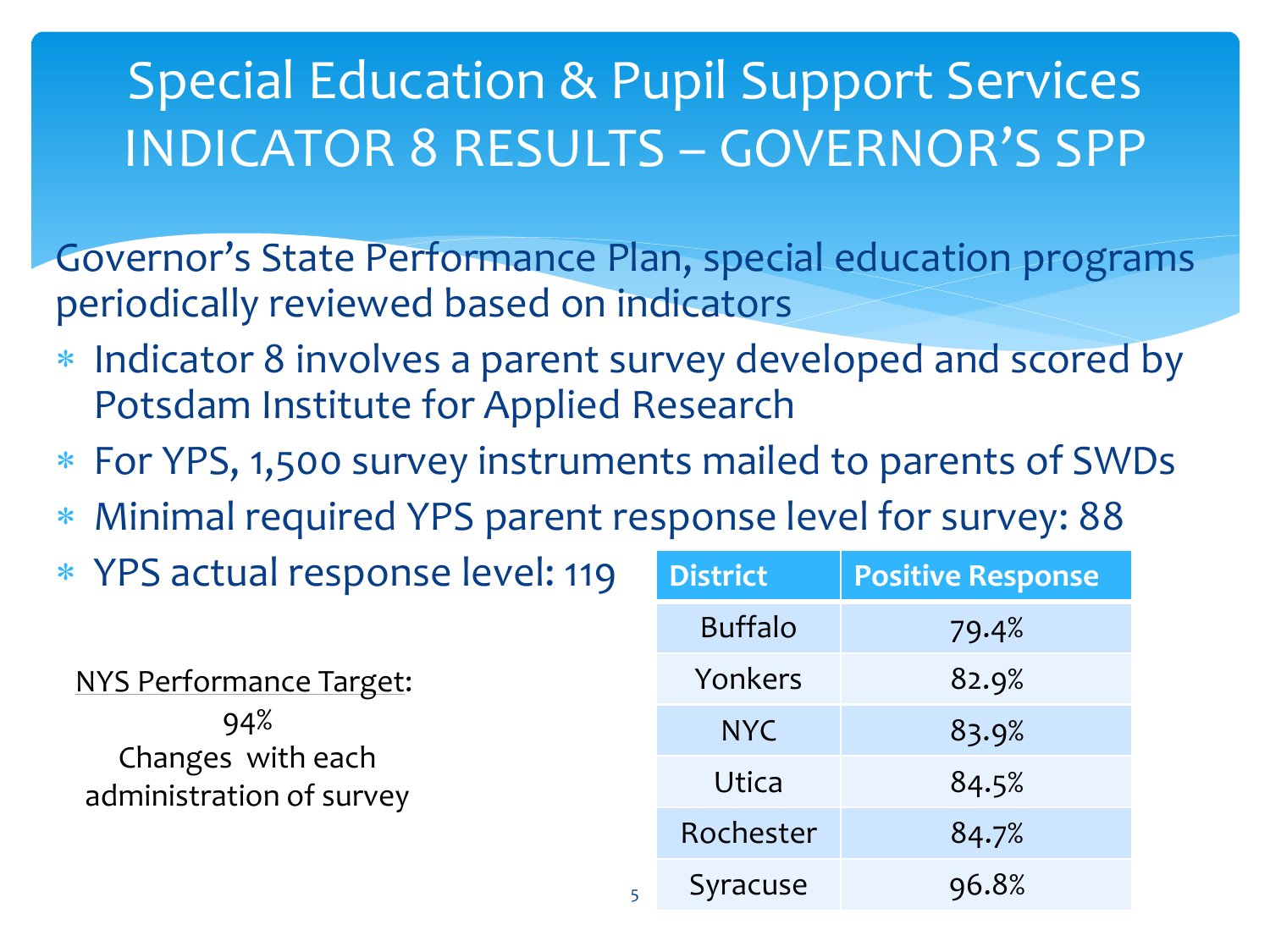### *SWD's GRADUATION RATE*

- For the 2013 Cohort, students with disabilities experienced a graduation rate of 58%
- \* Rate favorably aligns with NYS average for this student population
- YPS high schools implemented Early Warning System, monitored by administrators and counselors, throughout four year term
- Transcripts periodically reviewed, and course work aligned, for on-time graduation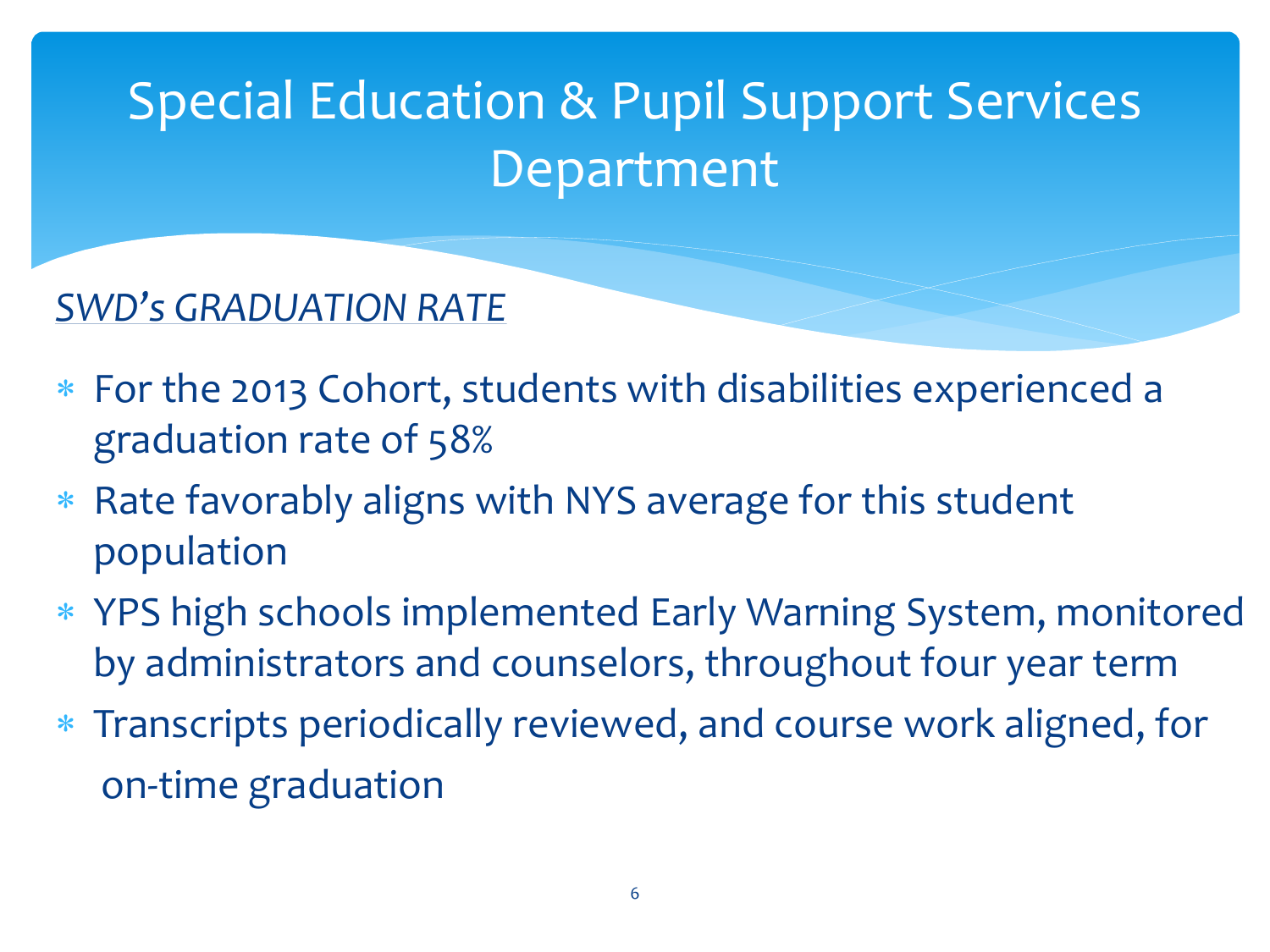### *SWD's DROP-OUT RATE*

- 2013 Cohort Students with Disabilities Drop-out Rate decreased four percentage points from last year
- Drop-out Rate five percentage points lower than NYS average
- Various initiatives focused on keeping students in school and providing additional supports (e.g., credit recovery, extended learning opportunities after school, on Saturdays and holidays, etc.)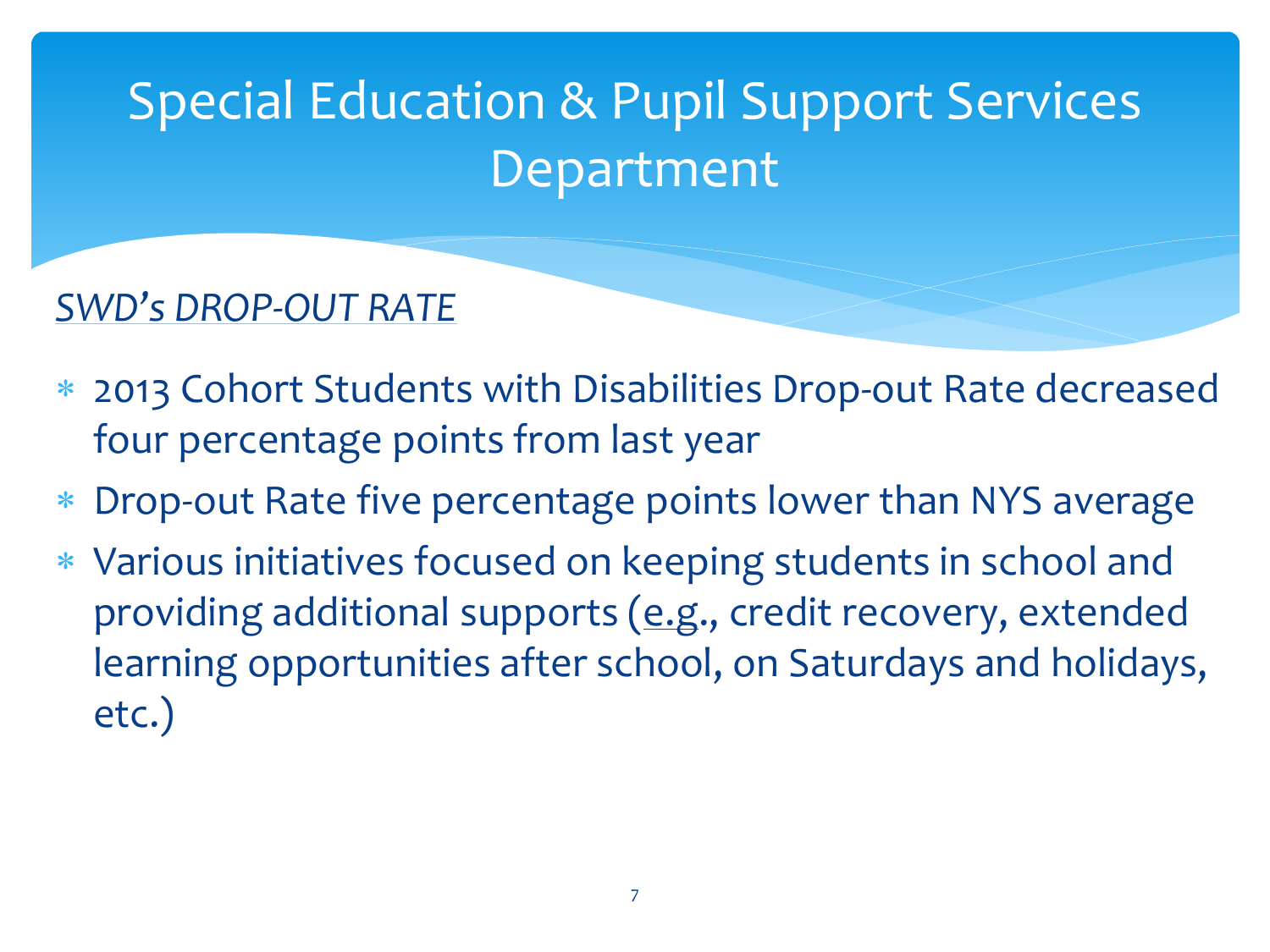*SPECIAL EDUCATION PROGRAM EXPANSION*

- During 2017-18, thirteen additional special education classes, spanning the elementary, intermediate and secondary levels and impacting ten schools have opened
- Two 15:1:1; six 15:1; three 8:1:2; one 12:1:2 and one ICT programs were added
- Throughout last three school years (2015/16 2017/18), thirty eight programs have been added across District schools
- During same period, Speech, Occupational Therapy and Physical Therapy services have been increased by approximately \$2,000,000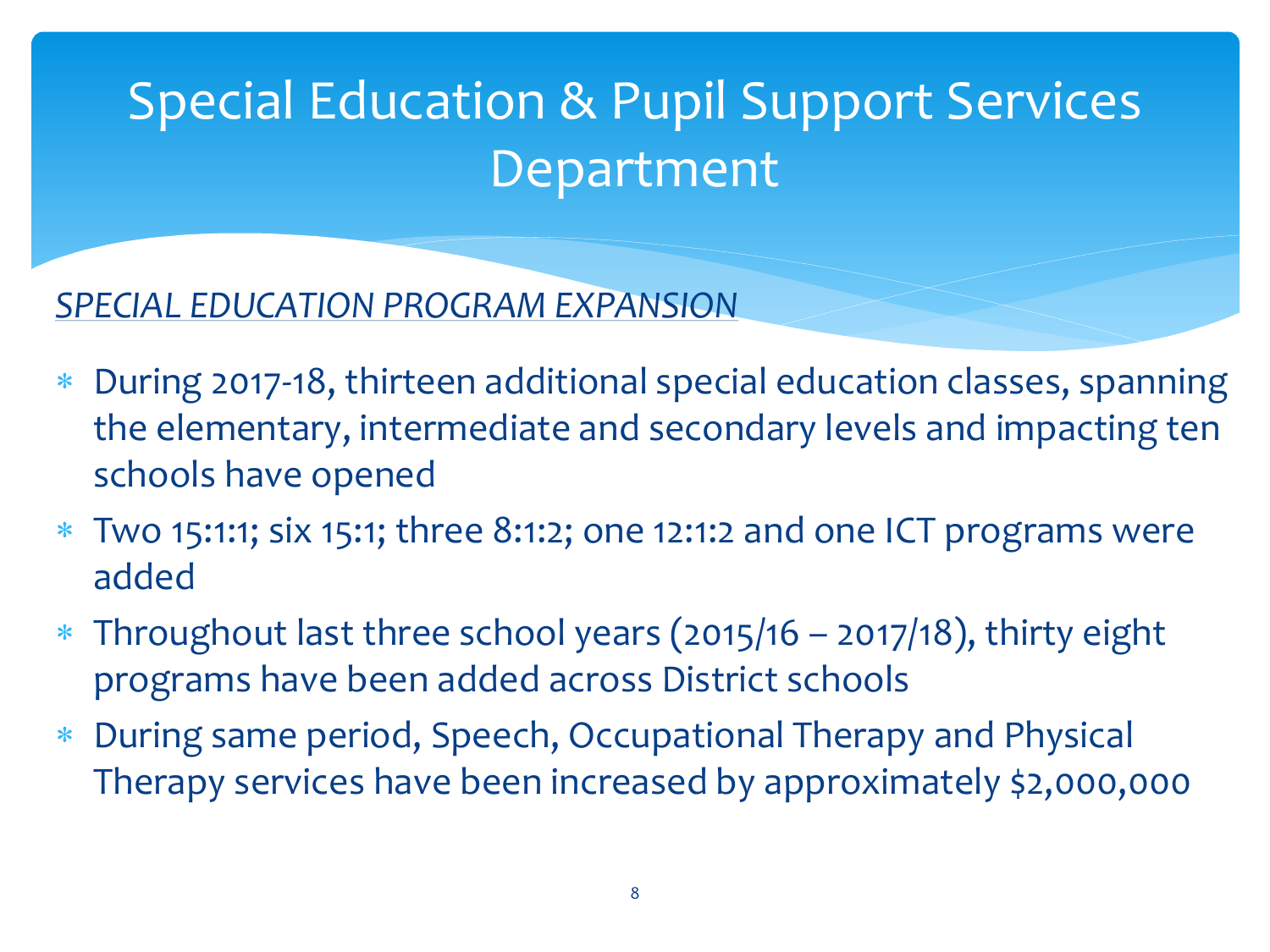### *PRINCIPAL BRIEFINGS & REFORM PLAN DEVELOPMENT*

- NYSED Regional Associates, and Department administration, briefed District Principals concerning YPS citations and District's plan for addressing same
- Unlike other Big Four, YPS only cited for compliance, not performance
- YPS Special Education Strategic Plan termed "shining star" by NYSED for comprehensiveness and thoughtfulness, approved without revision
- YPS only one of Big Five to submit Special Education Strategic Plan within required timeframe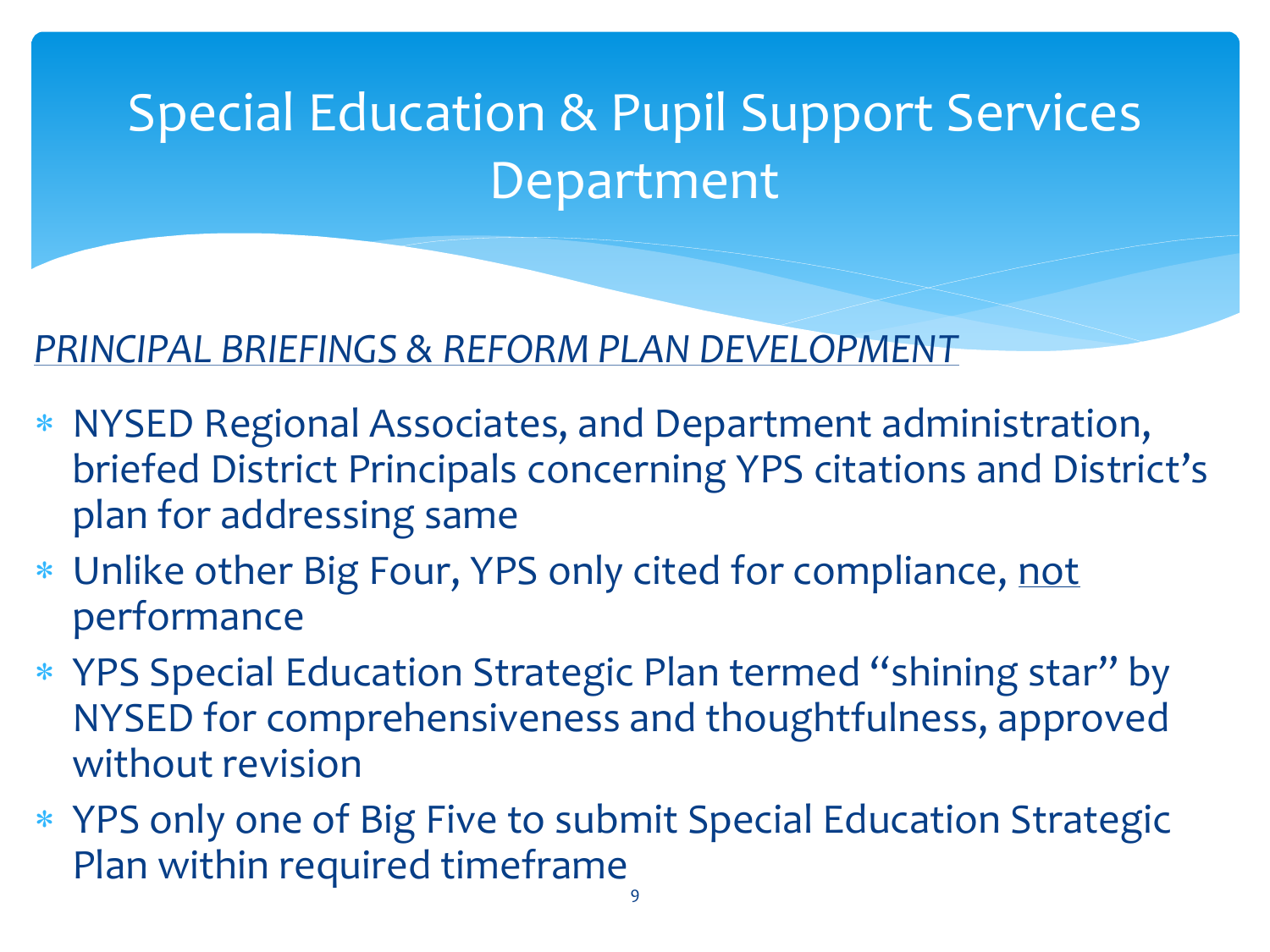### *EXPEDITED RESPONSE TEAM*

- Additional measures instituted to facilitate access to special education services
- Expedited Response Team (ERT) established
- Members assist in covering absences of providers assigned to school buildings
- Primary focus of ERT is reducing the back-log of cases awaiting either initial evaluation or program review
- Additional psychologists (3 FTE), speech pathologists (2 FTE) and Special Education Facilitators (2 FTE) will supplement our staff for this purpose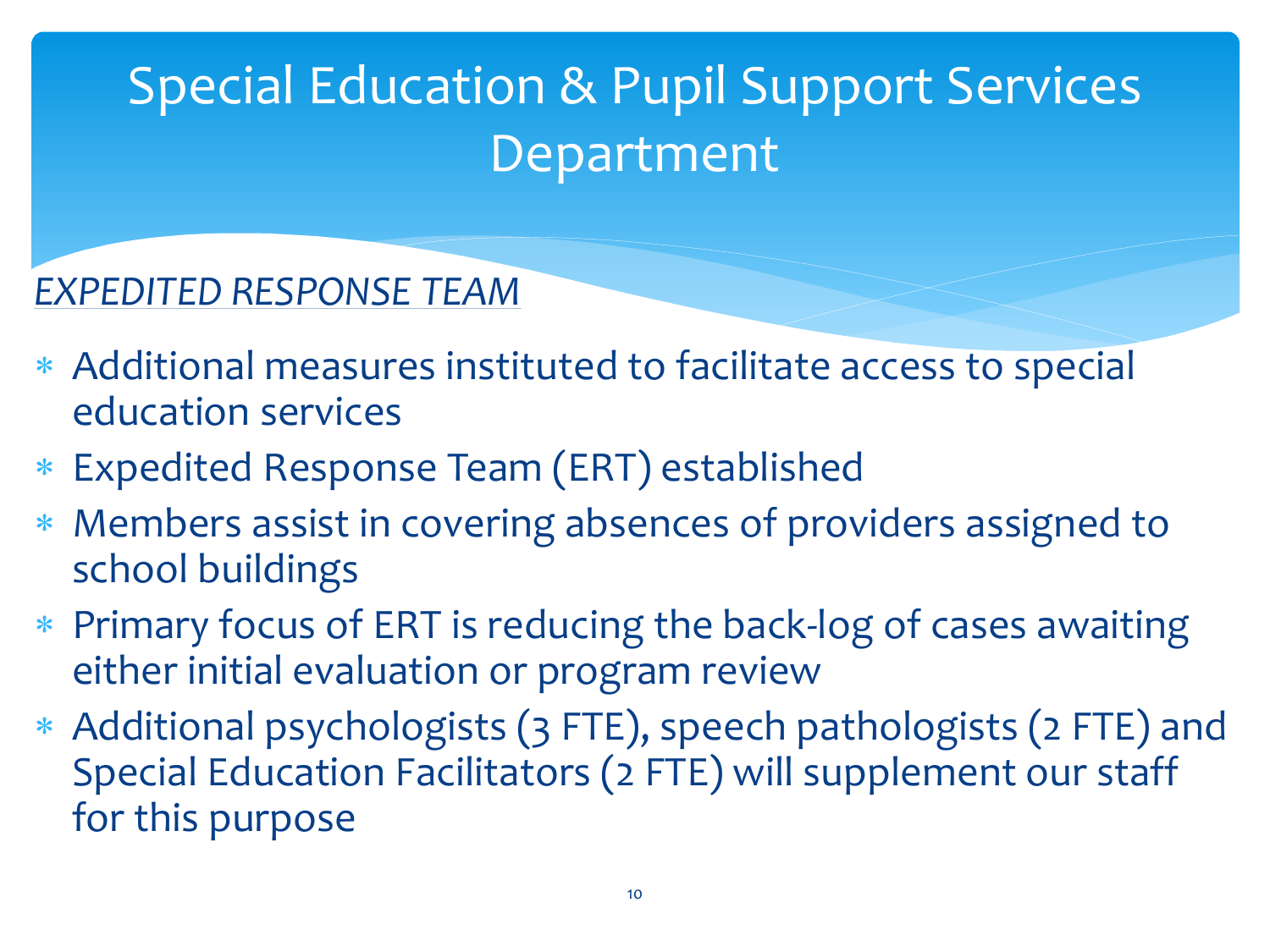### *CRISIS STABILIZATION PROGRAM*

Westchester County's Crisis Prevention and Response Team calls regarding Yonkers children (31%), than regarding children living in the rest of the county (19%) Grant: Westchester County Department of Community Mental Health, a clinical team (Crisis Stabilization Therapist, Family Support Specialist and Respite Crisis Specialist) assigned to provide targeted mental health support to YPS Five District schools (Scholastic Academy, School 9, School 23, Boyce Thompson and YMHS) piloted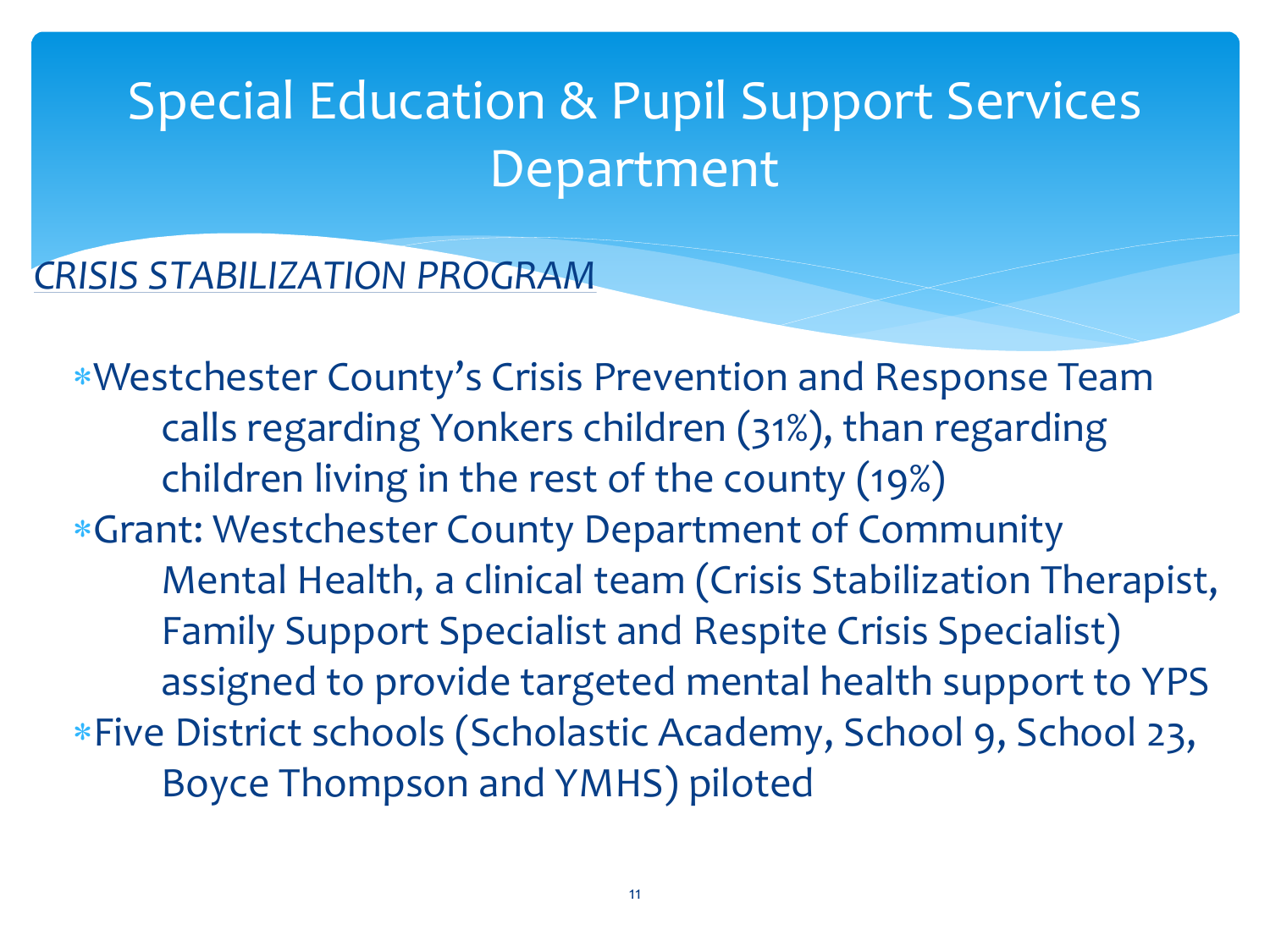#### *WONDERS OF WELLNESS PROGRAM*

- Collaboration among the Montefiore Health System, Student Assistance Services and YPS, a full-time Wellness Coach position funded to support two secondary schools (Roosevelt Early College High School and Gorton High School)
- A bi-lingual doctoral level educator, with health education specialist certification, has been recruited for position
- Students Coached in formulating healthy lifestyle choices concerning: nutrition, exercise, sexuality, rest, relationships, smoking and substance use, among other areas
- Cohort I ADHD medications, struggling with substance abuse issues and chronic pulmonary function challenges, e.g., Asthma
- Cohort II Absences greater than 10%, received a least one long term suspension, failed two or more content areas, referred for either psychiatric or initial special education evaluation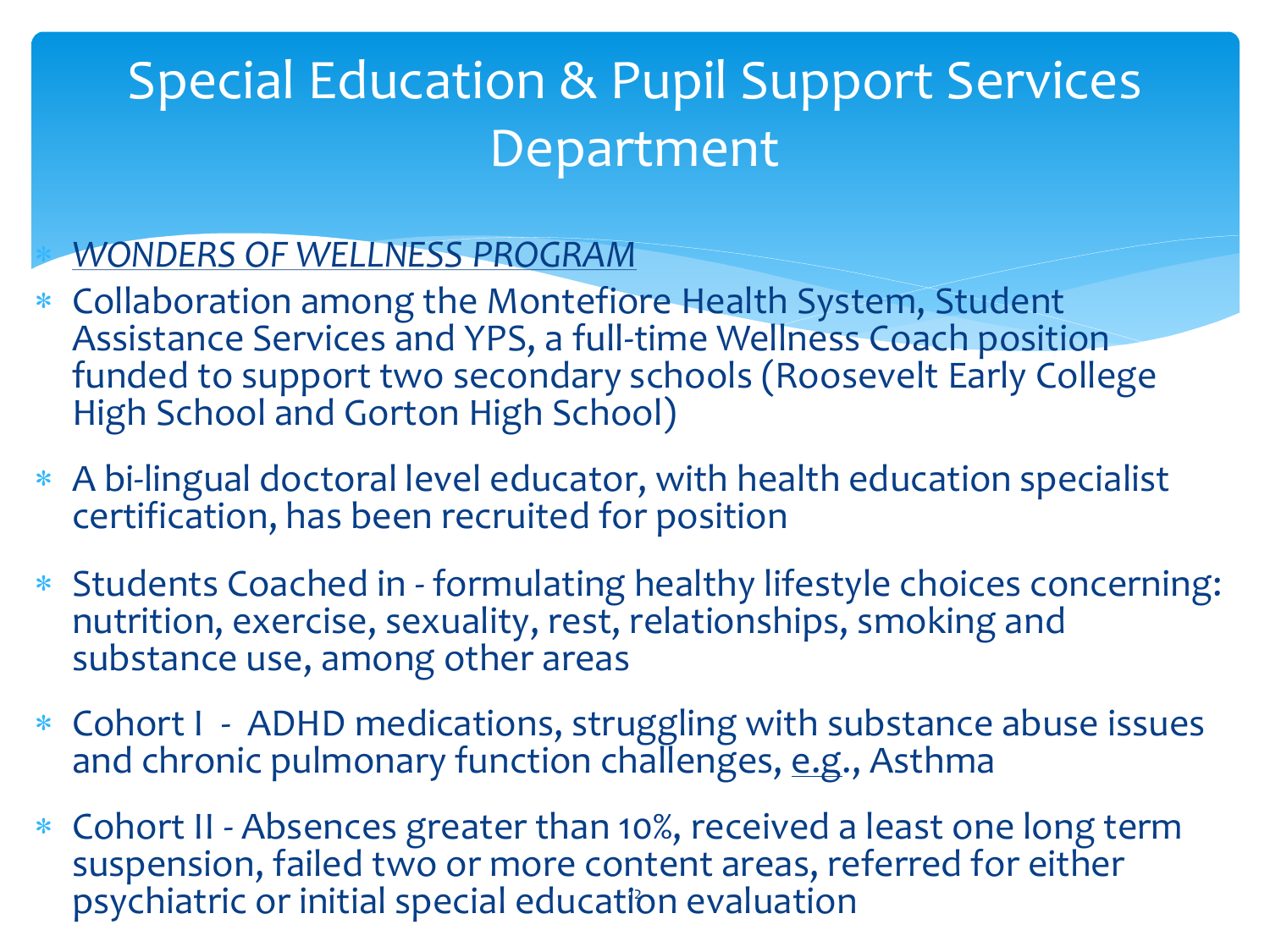### *PARTIAL HOSPITAL PROGRAM*

- Collaboration with St. Joseph's Medical Center and Family Services of Westchester, Inc. a proposal submitted to the Westchester Community Foundation for a Partial Hospital Program at a community-based Hospital site
- Intermediate care program aimed at students and families who have sustained complex trauma
- Cautiously optimistic that this important resource will be funded in time for next school year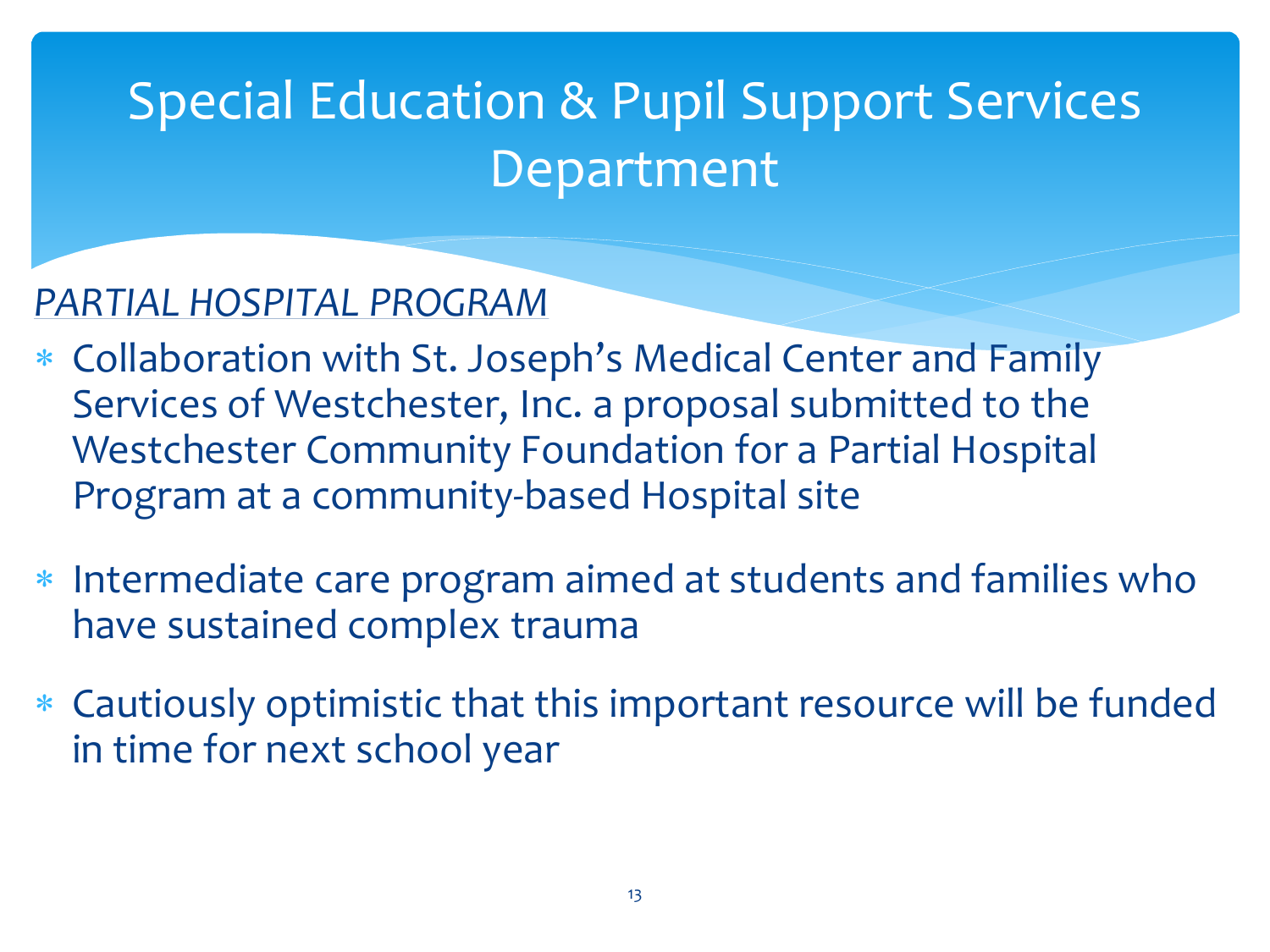*PUPIL SUPPORT TEAMS TRAINED IN FBA/BIP*

- Two full days of District-wide three day training series conducted regarding Functional Behavioral Assessments, Developing Behavior Intervention Plans and Progress Monitoring
- 95% participants evaluated training as having relevance to their work with students
- 100% participants indicated training provided significant (93%) or substantial (7%) skills and knowledge to improve teaching
- 100% participants stated training could be used to significantly improve (98%) or moderately improve (2%) student performance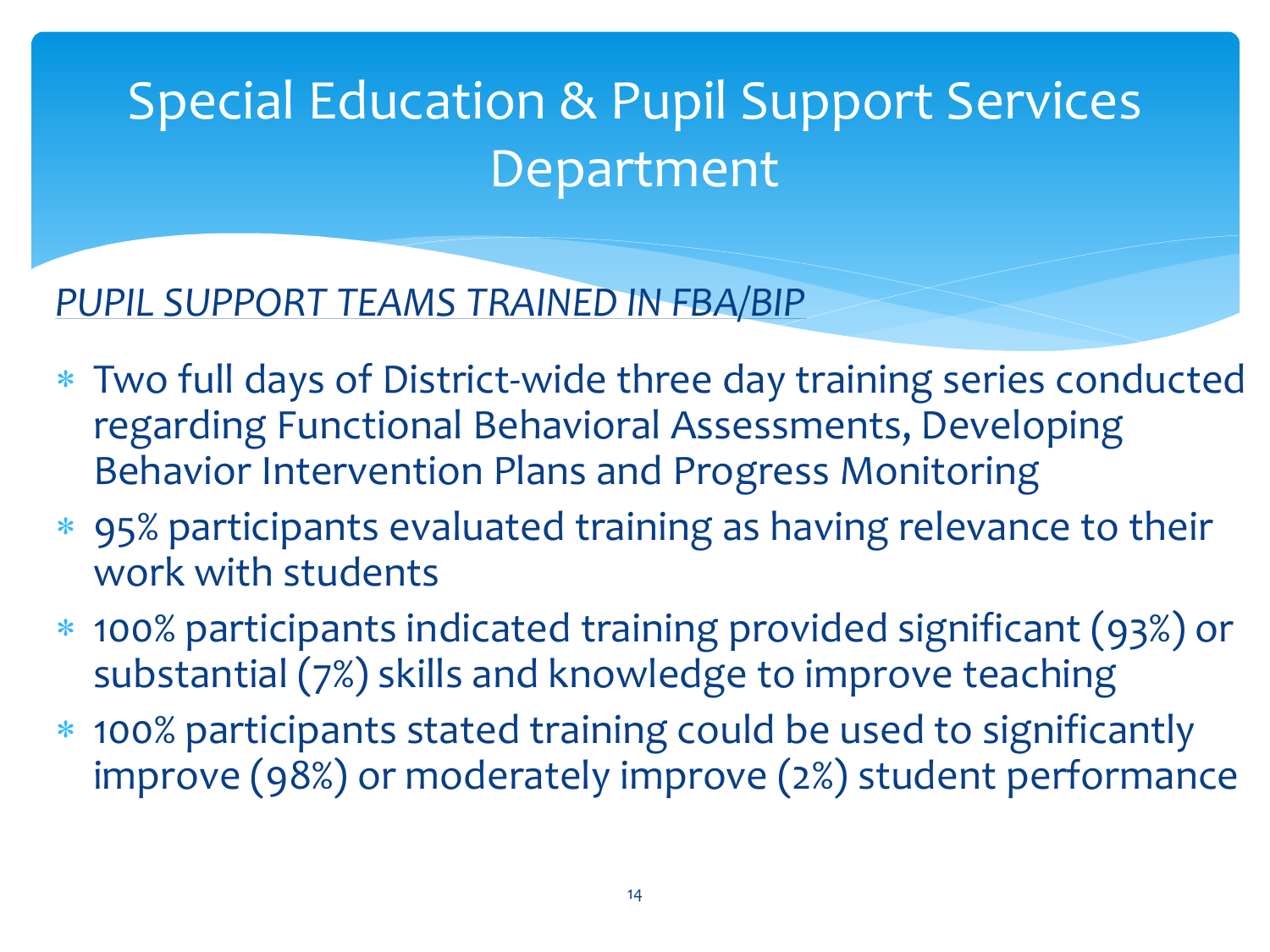### *FBA/BIP MANUAL COMPILED*

- Committee of stakeholders (teachers, administrators, psychologists and social workers) completed Functional Behavioral Assessment and Behavior Intervention Plan Manual
- Summarizes the processes, contains tools to facilitate its implementation and provides guidance for progress monitoring
- Systematizes manner in which conducted throughout District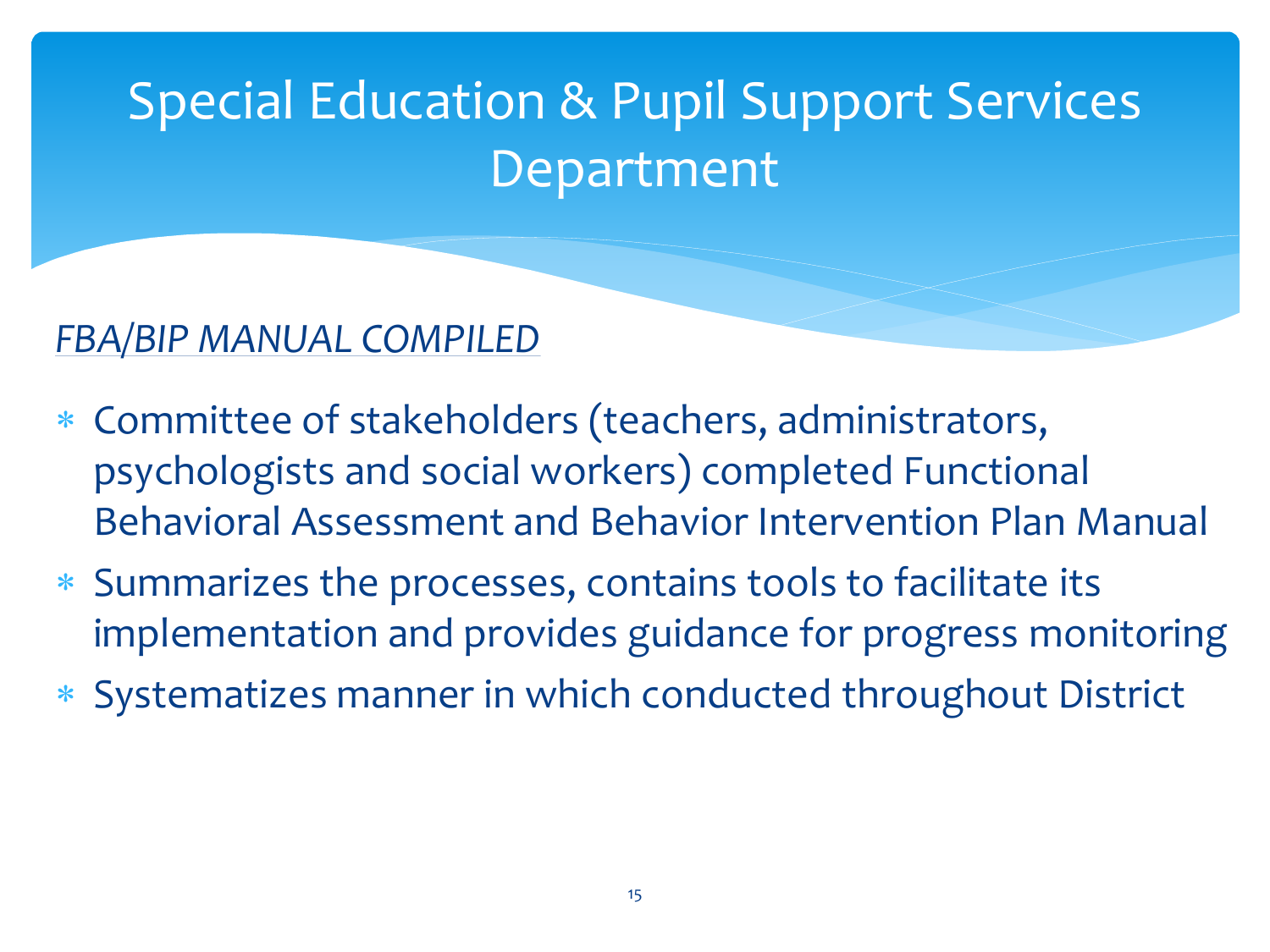*PRINCIPAL TRAINING:*

- Department developed workshop for Principals on Functional Behavioral Assessments and Behavior Intervention Plans
- Content for workshop reviewed and approved by both RSE-TASC and NYSED
- Better equipping Principals with understanding of process and tools should lead to better supervision at the local level
- Facilitate addressing compliance concerns in these procedural areas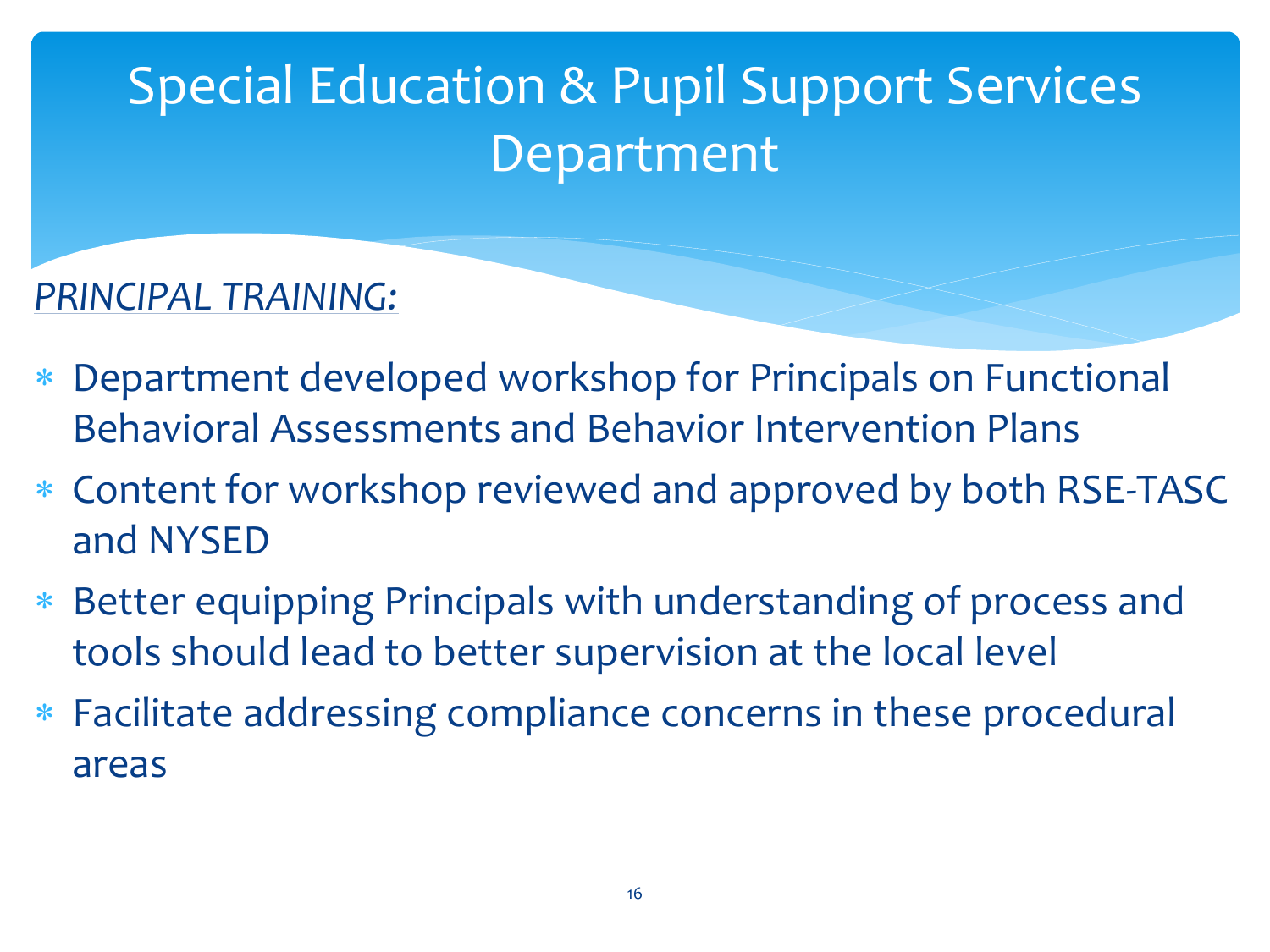*JOINT REVIEW OF MDR PROCEDURES & FORMS*

- \* In conjunction with Special Education Quality Assurance (SEQA) Unit of NYSED, the Department completed review of Manifestation of Disability Review process and tools
- Resultant updated resources will inform on-going professional development efforts for affected teaching and building leadership staff
- PD to be jointly conducted by the Special Education Department and SEQA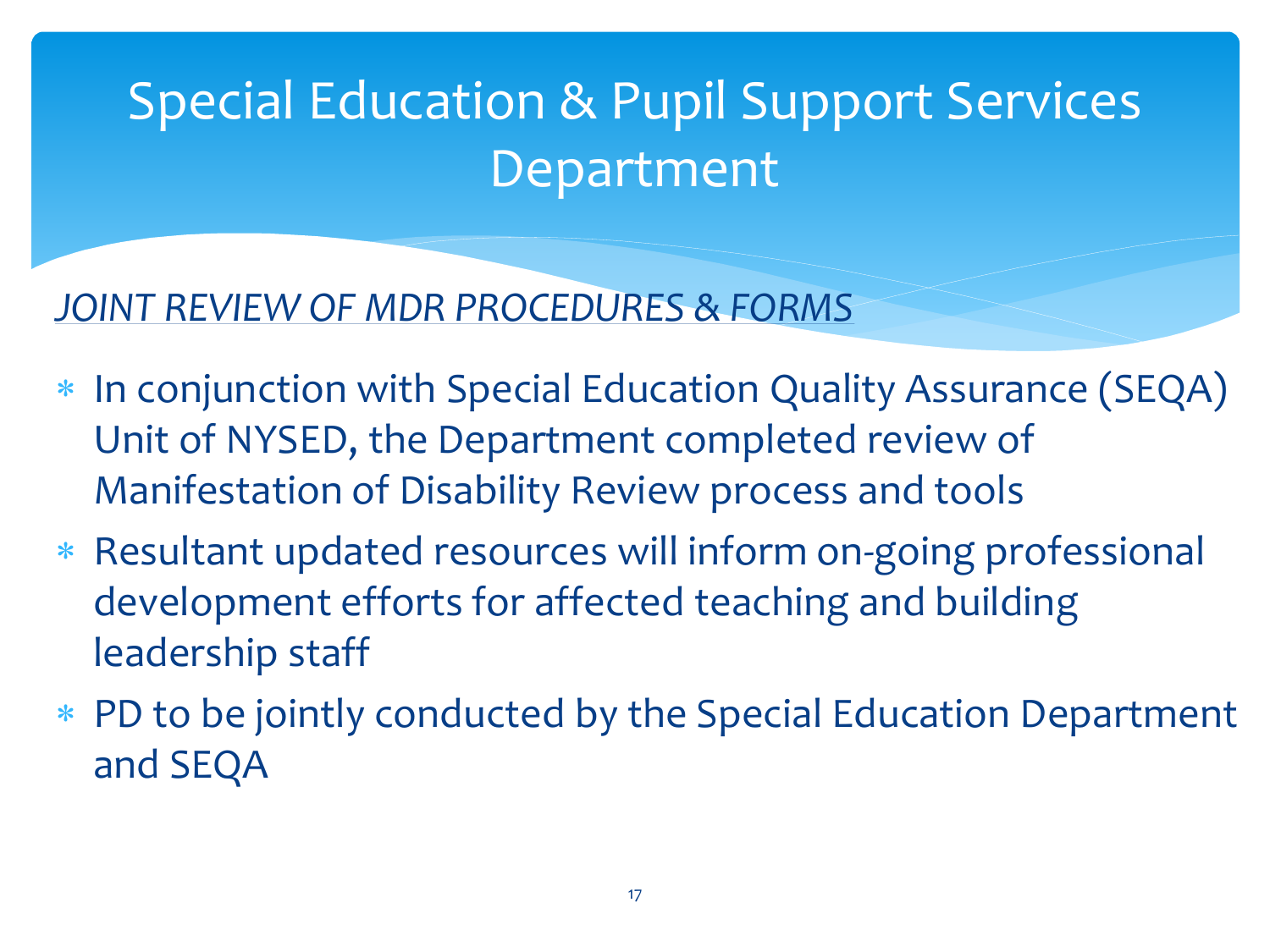### *CHILD FIND DATABASE*

- Compiled database of incoming referrals for CSE & CPSE
- Database includes both in-District and out-of-District sources
- Computes number of elapsed days from the date of parental consent, for cases for which there has been an intervention, as well as for those for which there has not
- Resulting report provides important insights into referral process
- Reviewed on a monthly basis to help determine continuing improvement needs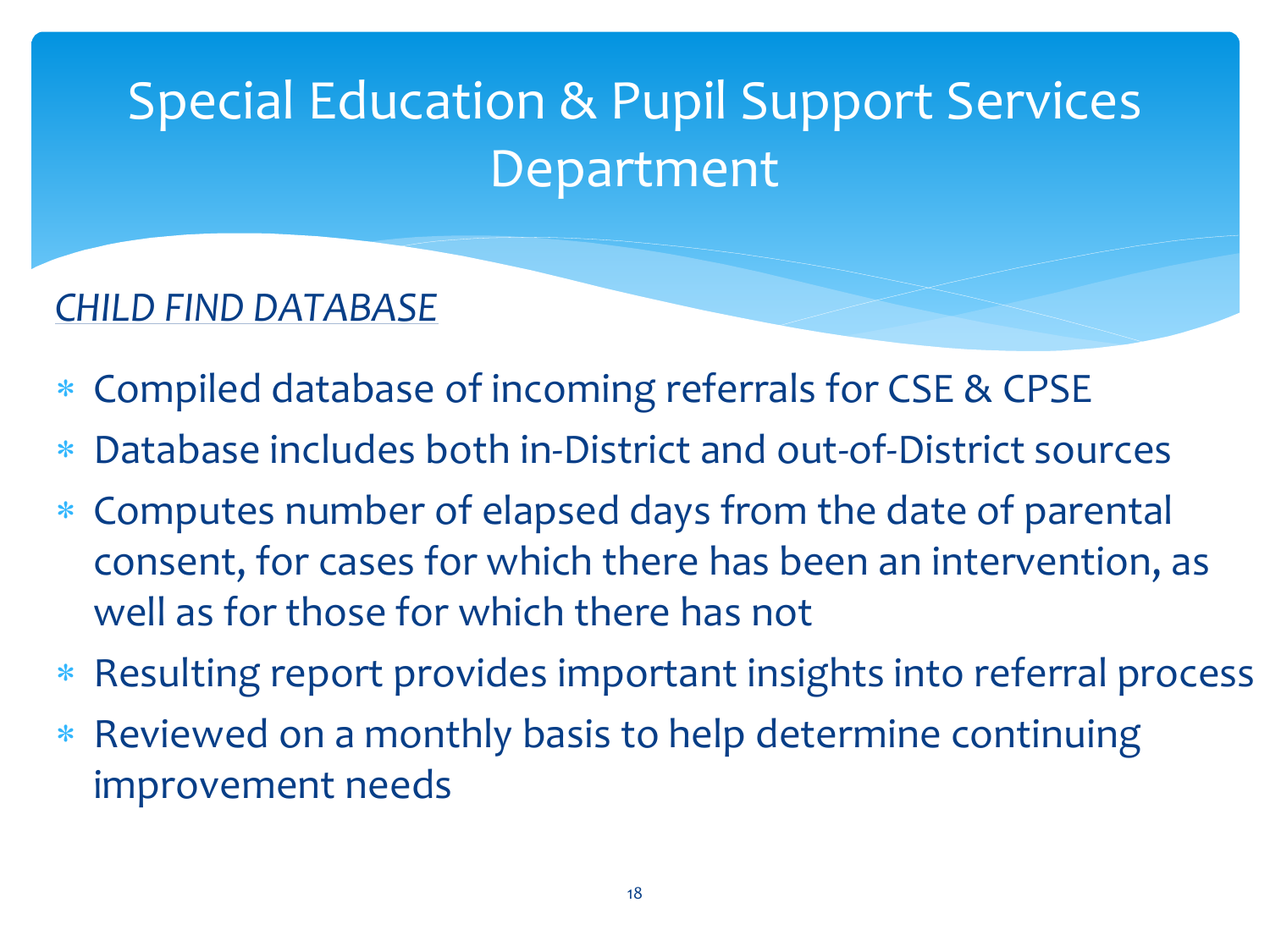*TIERED INCENTIVE STIPEND FRAMEWORK*

- Settled long-standing grievance with teachers' union concerning time spent by speech, occupational and physical therapists in entering information required for Medicaid billing operations
- YFT accepted framework that incentivizes teachers for engaging in activities that facilitate revenue capture
- Directly correlated to practice improvement
- Once tested and confirmed, potential exists for expanding approach to other areas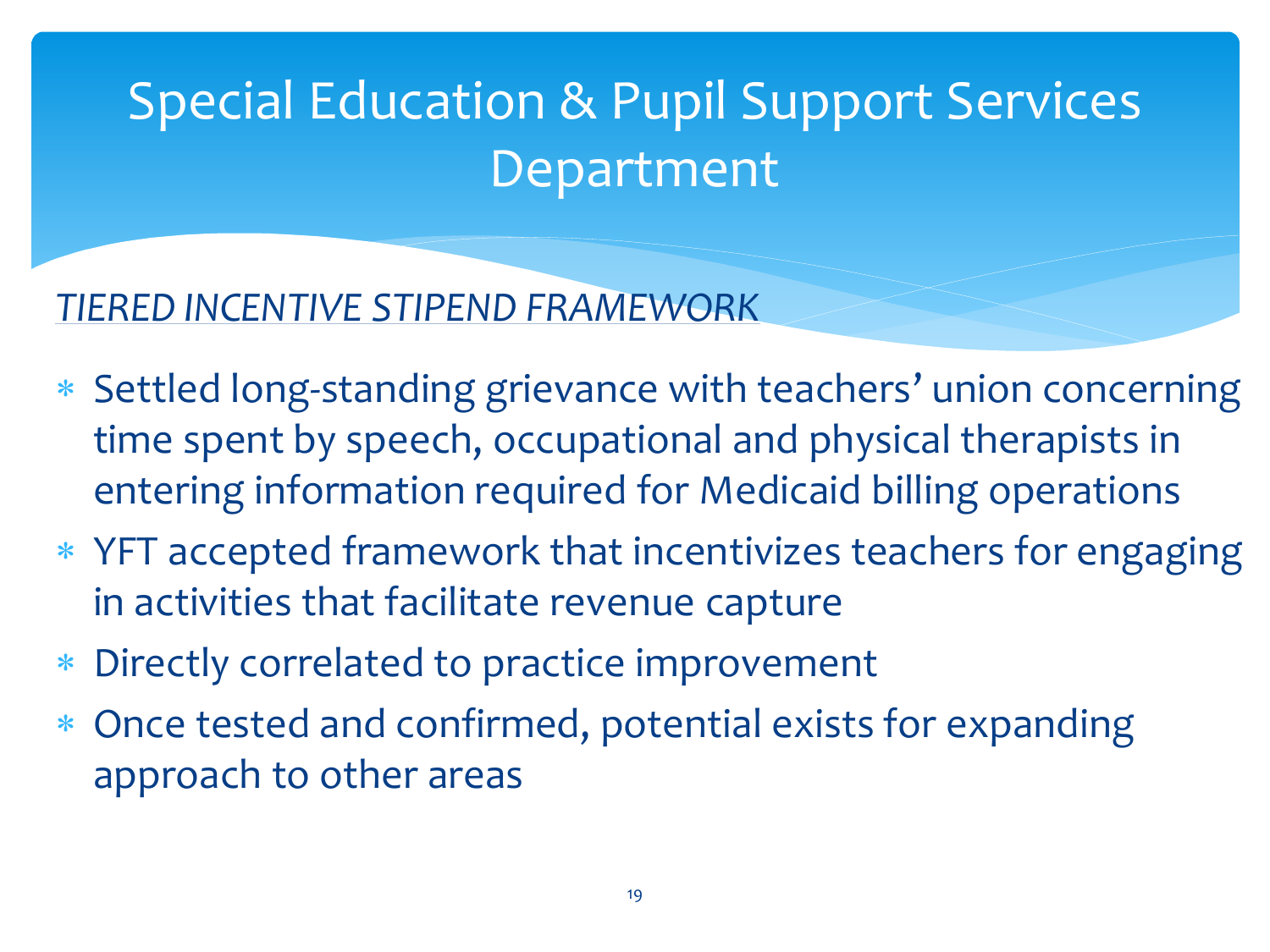### *CASE MANAGER POSITION, PSYCHOLOGY, SPEECH DISTRICT EVALUATORS*

- Second Case Manager position created making scheduling of assessments and IEP meetings more efficient
- District Evaluator ranks increased: psychologist (3 FTE) and speech (3 FTE)
- Each District Evaluator assigned a panel of thirteen schools
- Responsible for all initial evaluations, re-evaluations, compensatory services, back-up coverage and IEP meeting attendance, as appropriate, for their panels
- Building-assigned providers not re-deployed for these purposes
- Avoid creating service deficiencies, resulting in potential litigation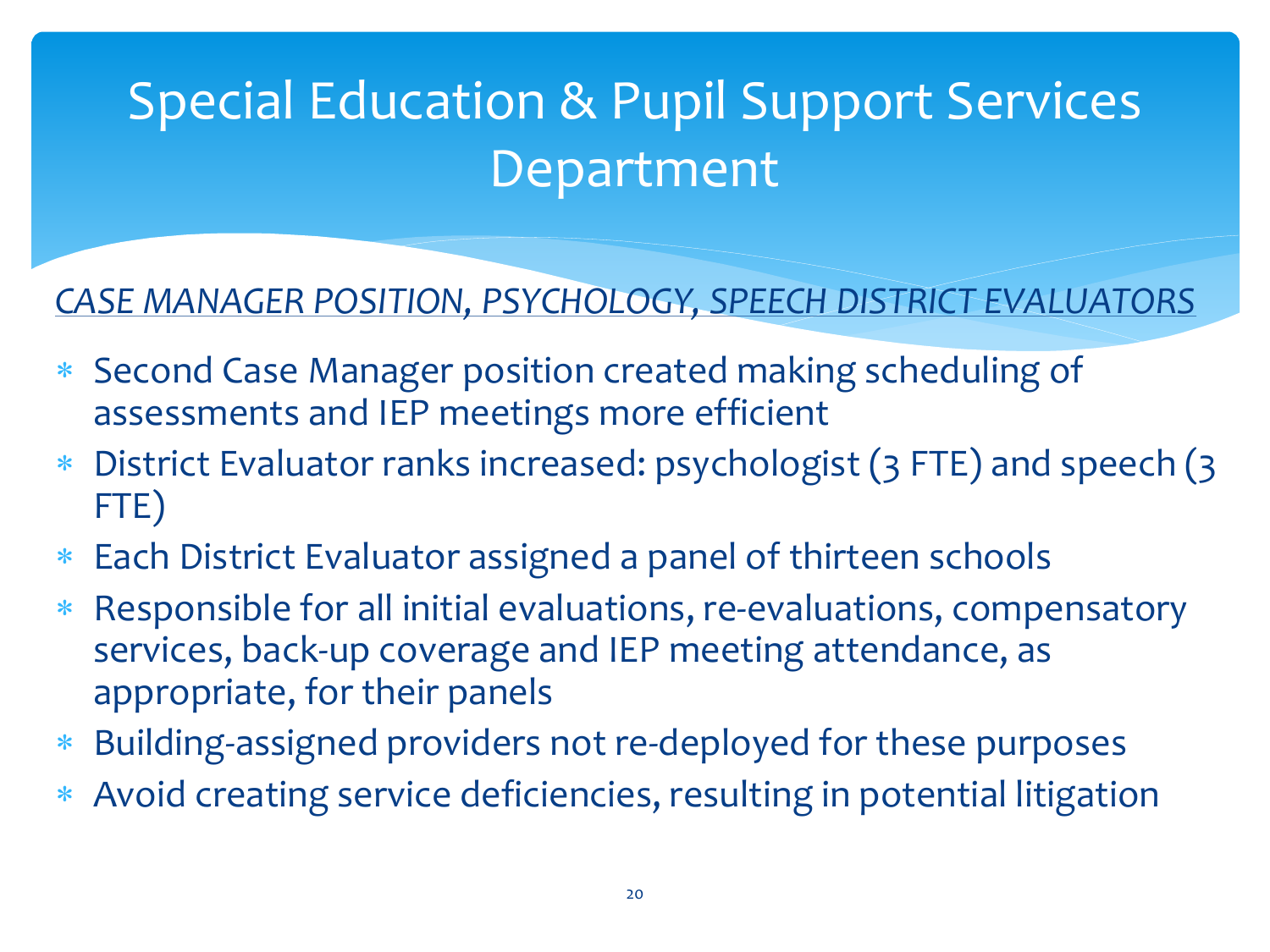*STUDENT OUTCOMES CONFERENCE*

- Regional Special Education Technical Assistance Center (RSE-TASC) hosting a *Student Outcomes Conference* – *2018* for Putnam BOCES
- Special Education School Improvement Specialists (SESIS), in the associated school districts, asked to showcase a school illustrating aspirational and/or achieved students with disabilities outcome goals
- SESIS personnel, identified Boyce Thompson as the school they wish to highlight for this important recognition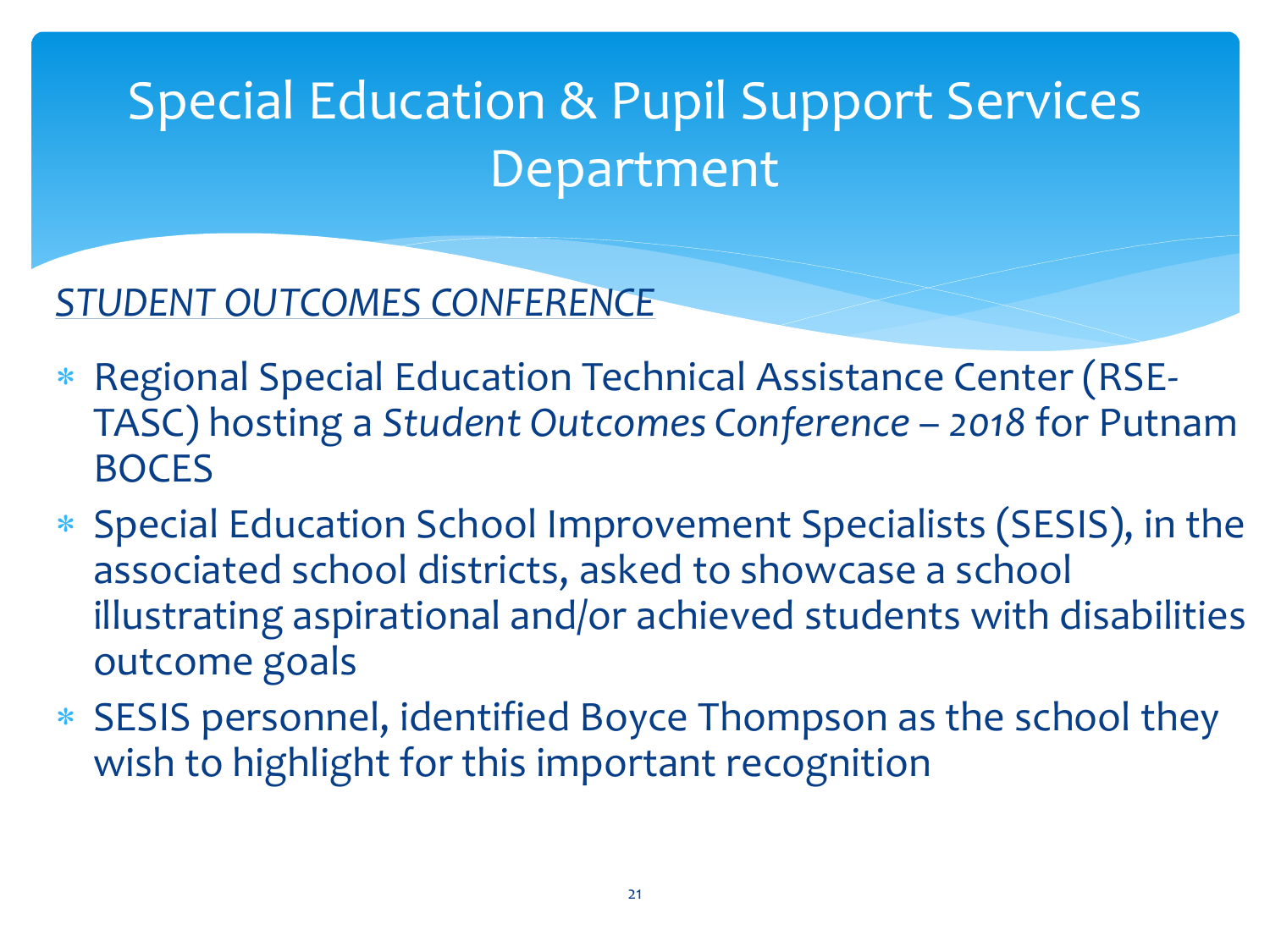# EDUCATIONAL IATROGENESIS

K. Ullucci & T. Howard (2015)

- By applying the diagnosis of poor, teachers often further wound the patient, rather than provide for a meaningful remedy.
- Labeling our students 'poor' can provide an excuse for holding low expectations, lead to "blaming" them for their living circumstances, and contribute to a selfdefeating prophecy for ourselves in terms of our ability to teach them.